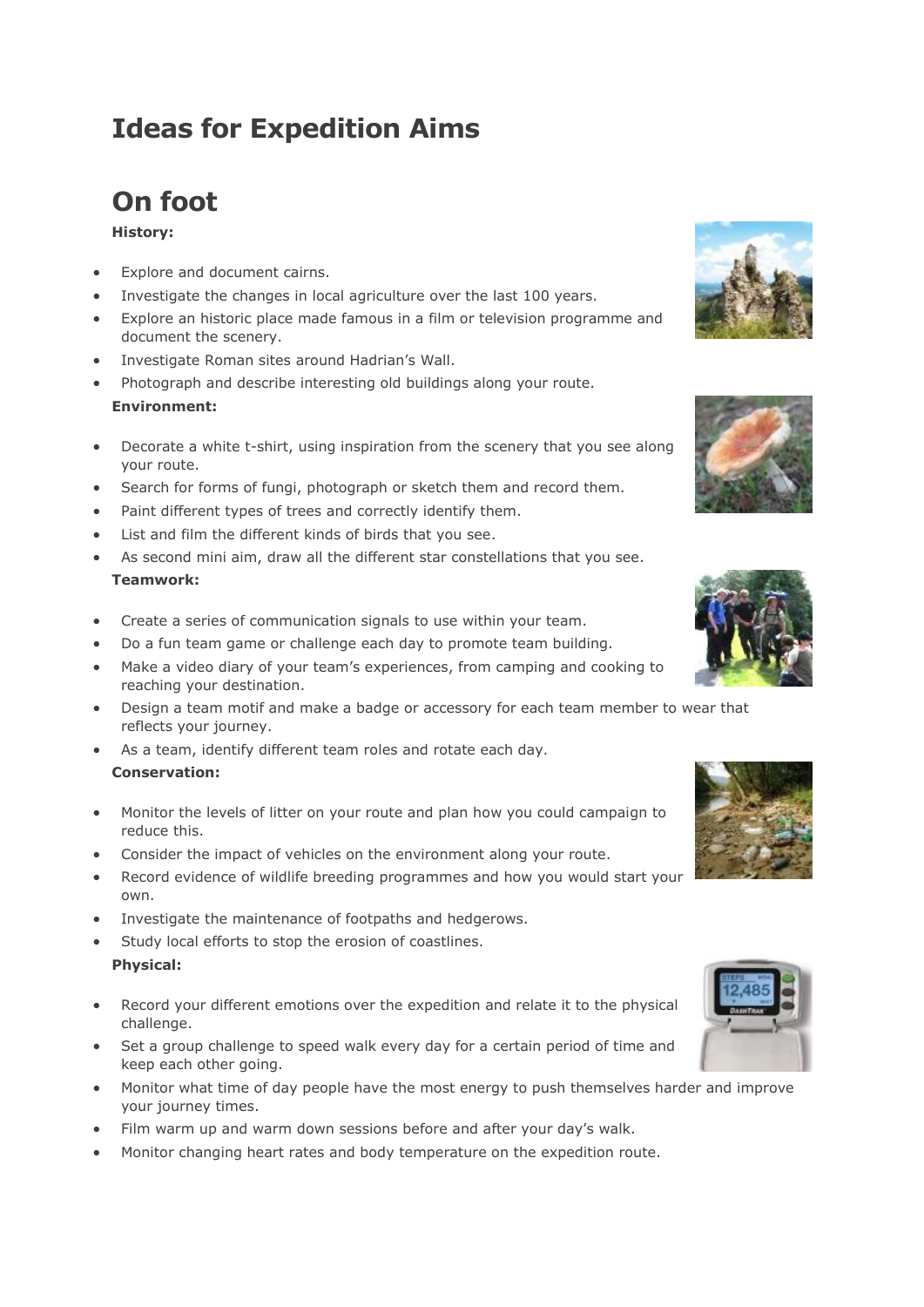#### **Literature:**

- Write a series of poems of your experiences and critique them.
- Visit areas which inspired poetry, such as the Lake District and Wordsworth.
- Explore sites made famous in folklore, such as Robin Hood's legendary home of Sherwood Forest.
- Use your funniest expedition moments to create a play and perform it as your presentation.
- Write a short ghost story or mystery tale based loosely on your expedition.

### **By bicycle**

### **Teamwork:**

- Keep a log of the weather throughout your expedition and how you adapted to it as a team.
- Create a team song or chant to motivate each other and use it in your
- Monitor how well the group stay together using distance between lead and rear cyclist as a guide, and improve this over your expedition.
- Create a video diary of your team's expedition, concentrating on positives about each other.
- Investigate difficulties in communication when cycling and find methods to overcome them.

#### **Environment:**

- Make a documentary about the most common wildlife in the area.
- Investigate the features of a river using an adjacent cycle path.
- Sketch some of the insects you spot and find out what they are.
- Photograph different types of flora and fauna on your route and compare them with each other.
- Create a nature guide of your route for future visitors. **Conservation:**
- Consider the impact of tourism on your surroundings.
- Examine the conservation efforts for wildlife in ponds and lakes on your route.
- Monitor the management of paths on your route, such as fallen trees and overgrowth.
- Investigate the erosion caused by bikes compared to foot travel.
- Study the state of repair of bike-friendly styles and gates. **History:**
- Find clues to local industry or crafts that historically took place where you visit.
- Plan a route near a castle and explore how old it is and who occupied it in the past.
- Cycle along parts of a disused railway to explore its history and use of any surviving buildings.
- Note the period and style of architecture of interesting buildings you pass.
- Plan a tour of famous battlefields, learning about their history.









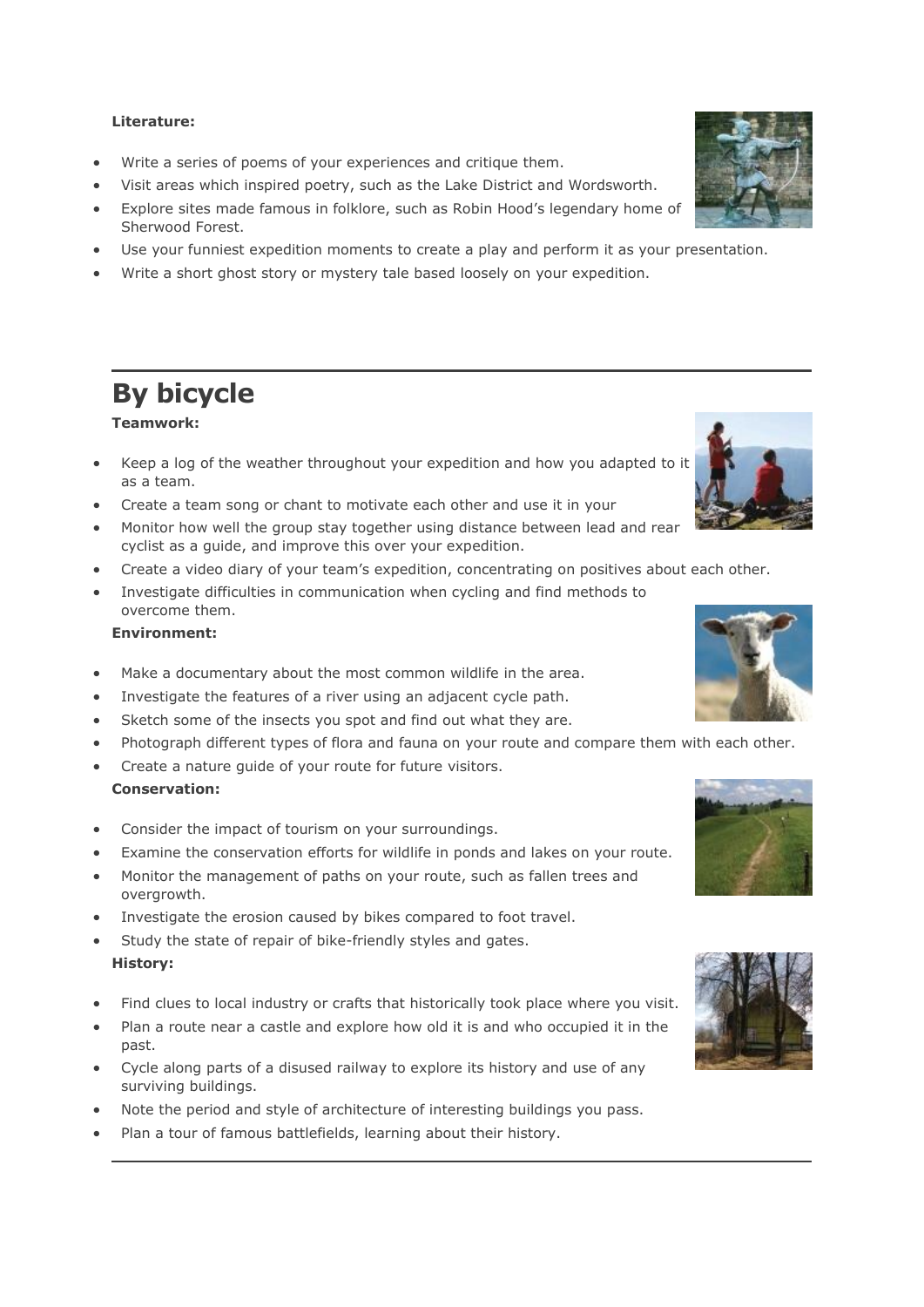# **By wheelchair**

### **Teamwork:**

- Create a training film for other groups about navigation and expedition skills.
- Make a diary of the group's experiences and how you supported each other.
- Create a mood board showing the team's changes in mood throughout the expedition and how you have helped each other through hard times.
- As a team, identify skills you would like to improve and create a team diary showing how you are improving.
- As a team, create an expedition music playlist that represents your experiences. **Environment:**
- Draw tree silhouettes to create a piece of artwork for your presentation.
- Prepare a route along a towpath and note the wildlife you see.
- Sketch wildlife you see and do an exhibition at the end of your expedition.
- Report on the accessibility of open spaces to wheelchair users and others with restricted mobility.
- Photograph and identify different types of stones and rocks. **History:**
- Discover sites tied to local myths and legends.
- Produce an illustrated guide to a stretch of canal, focussing on its history.
- Follow a disused railway track and investigate ruins and new uses of old buildings.
- Take photographs of historic sites on your route and create a calendar.
- Draw buildings of different periods along your route.

# **By boat**

### **Conservation:**

- Discover a grading system for beach water quality and analyse the water.
- Analyse the human impact on the coast.
- Investigate the effects that boating has on a range of wildlife.
- Study man-made and natural sea defences. Analyse their effectiveness.
- Monitor and record the birds that you see for the RSPB's BirdTrack project. **Teamwork:**
- Explore the different team roles needed on a boat and give everyone the opportunity to do a new role.
- As a team, follow part of the route Captain Cook took from the Tyne to the Thames and keep a diary.
- Log the incidents that test your team every day and think about how you could have dealt with the incident more effectively.
- As a team, on your journey make a flag which you can raise on the last day.
- Record your boating adventures and make a short film.









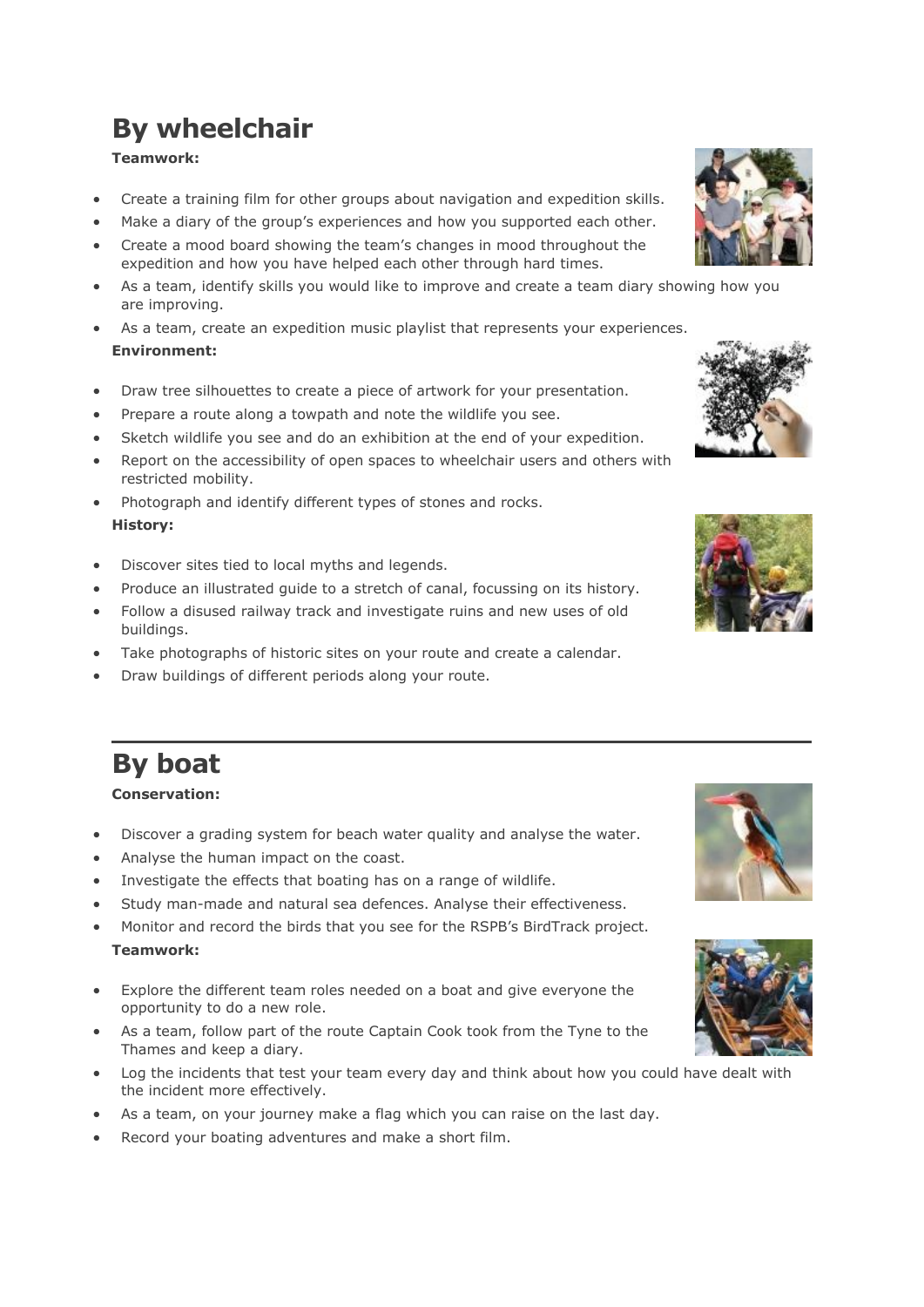### **Boating skills:**

- Learn all the knots you need for your journey and make a knot board.
- Make a film about the boat's equipment and how you use and look after it.
- Create a map of a local estuary and compare it with a professional map upon your return.
- Take photographs of different types of boat you see during your journey.
- Write a guide on navigation skills for other expedition teams. **Creativity:**
- Write a short story about your boating experience.
- Photograph the birds you see along your route and upload to a blog on your return.
- Invent your own sea shanties or pirate-style songs and use them in your presentation.
- Record news-style bulletins of your daily challenges and use them in your presentation.
- Create a figurehead for your boat.

# **By canoe/kayak**

### **History:**

- Investigate Second World War defences.
- Note the age and history of buildings and areas that you pass.
- Plot the course of a canal and explore the history of why it was built in that location.
- Use authentic old canoes or kayaks and compare how they are made and used compared to modern techniques.
- Sea kayak alongside the D-Day Normandy beaches. **Environment:**
- List different flora and fauna that you see by the side of the canal.
- Sketch all the colours you see in nature and create a colour wheel.
- Make a recording of the sounds of nature you hear on your expedition.
- Investigate samples of the river bed on your route and compare them with each other.
- Investigate the use of towpaths, type and frequency of use. **Conservation:**
- Help make a canal navigable by keeping a log of parts that need clearing and send it to the owners of the waterway.
- Monitor the human contamination of the waterway and its immediate surroundings.
- Consider the impact of boat traffic on local wildlife.
- Photograph weirs and other water features and investigate their use.
- Study the effect of human erosion on towpaths.